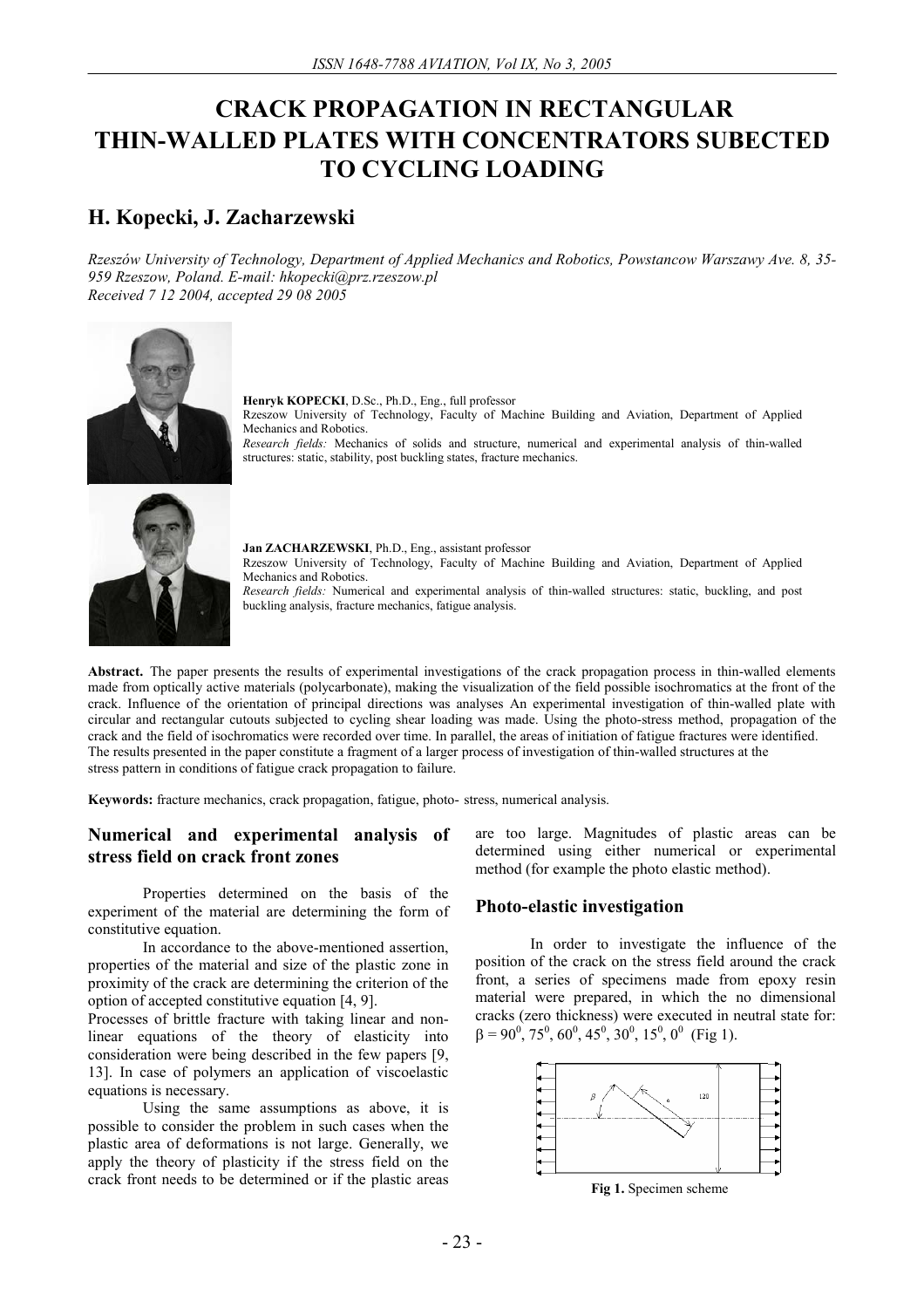Photo-stress method was used. The results of investigation are presented in Fig 2.



**Fig 2.** Photographs of isochromatics for six values of angle  $\beta$ 

The relationship between maximum orders of isochromatics and the crack slope angle is presented in Fig 3.

We can present the fundamental equation of photoelasticity for this problem in this form [9]:

$$
m \cdot K_m = \sigma_1 - \sigma_2 = 2 \cdot \tau_{\text{max}} \tag{1}
$$

$$
\tau_{\text{max}} = 0.5 \cdot K_m \cdot m \text{ [MPa]} \tag{2}
$$

where:  $K_m$  is the elastooptical model constant. In our case,  $K_m = 11.75$  Mpa. Therefore, we can calculate

$$
\tau_{\text{max}} = 5.875 \cdot 0.5 \cdot m \text{ [MPa]} \tag{3}
$$



**Fig 3.** Maximum order of isochromatics versus crack slope angle  $\beta$ 

The relationship between  $\tau_{\text{max}}$  in the neighbourhood of the crack front and angle of slope  $\beta$  is presented in Fig 4.



**Fig 4**. Relationship between  $\tau_{\text{max}}$  and angle of slope

#### **Numerical procedure**

According to the theory of elasticity the stress components on the crack front can be determined as follow [9]:

$$
\sigma_x = \frac{K_1}{\sqrt{2\pi r}} \cos\frac{\Theta}{2} \left( 1 - \sin\frac{\Theta}{2} \sin\frac{3}{2} \Theta \right)
$$

$$
\tau_{xy} = \frac{K_1}{\sqrt{2\pi r}} \cos\frac{\Theta}{2} \left( \sin\frac{\Theta}{2} \cos\frac{3}{2} \Theta \right)
$$

$$
\sigma_y = \frac{K_1}{\sqrt{2\pi r}} \cos\frac{\Theta}{2} \left( 1 + \sin\frac{\Theta}{2} \sin\frac{3}{2} \Theta \right) \tag{4}
$$

and displacements

 $\sigma_v$ 

$$
U = \frac{K_1}{2\nu} \sqrt{\frac{r}{2\pi}} \cos \frac{\Theta}{2} \left( \chi - 1 + 2\sin^2 \frac{\Theta}{2} \right)
$$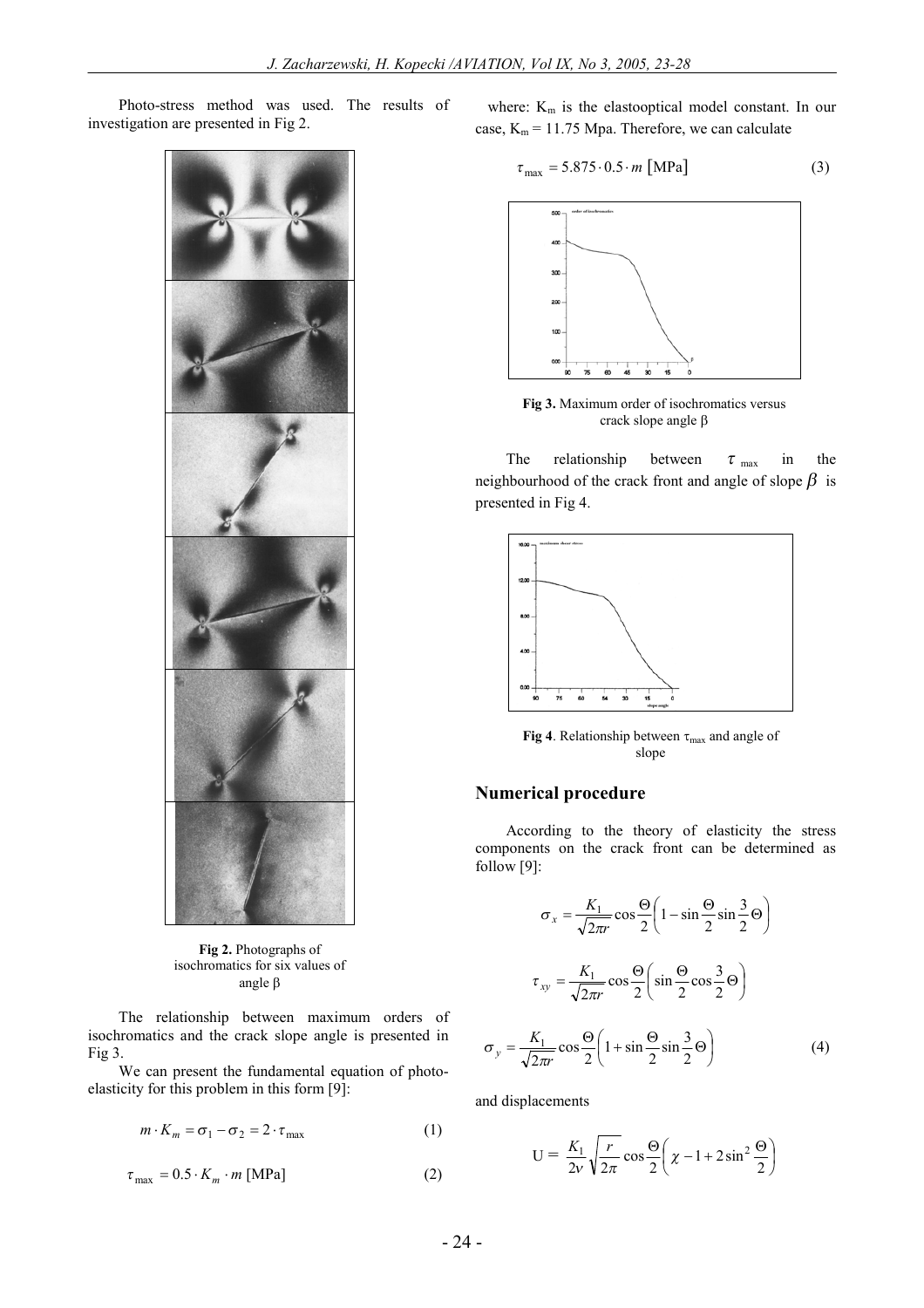$$
V = \frac{K_1}{2\nu} \sqrt{\frac{r}{2\pi}} \sin \frac{\Theta}{2} \left( \chi + 1 - 2\cos^2 \frac{\Theta}{2} \right)
$$
 (5)

For the specimen shown on the Fig 1.

$$
\alpha = \frac{1 - \frac{a}{2w} + 0.362 \frac{a^2}{w^2}}{\sqrt{1 - \frac{a}{w}}} = 1.014
$$
 (6)  

$$
K_1 = 0.871 \sqrt{m},
$$

$$
\sigma = \frac{P}{A} = 3.17 \text{ [MPa]}
$$
 (7)

where:

$$
\chi = \frac{3 - v}{1 + v}
$$
, and **V** - Poisson ratio.

The stress intensity factor for the structure with slope crack is presented in the form:

$$
K_1 = \alpha \cdot \sigma \sqrt{\pi \cdot a} \tag{8}
$$

In accordance to above-mentioned dependence contour lines of the stress state components, for the angle of slope  $\beta$  = 90<sup>0</sup> were presented in figures 5 - 7.



**Fig 5.**  $\sigma_x$  – contour lines



**Fig 6.**  $\sigma_v$  – contour lines



The  $\tau$ <sub>max</sub> component is calculated according to formula (9),

$$
\tau_{\text{max}} = \frac{1}{2} (\sigma_1 - \sigma_2) = \sqrt{\frac{(\sigma_x - \sigma_y)^2}{2} + \tau_{xy}^2}
$$
(9)

and stress distribution is presented in Fig 8.



Comparing results of the experiment and numerical counts it is necessary to find existence full similarities in received of stress pattern. Quantitative dissimilarities in maximum values (12MPa - experiment, 3MPa numerical calculation) can be explained with existence of the singularity on the crack front.

Increasing of accuracy of numerical calculation is possible to receive reducing the analyzed area in proximity of the crack front (Fig 9).

Effective stresses pattern in proximity of the crack front are presented on the Fig 10.

Above-mentioned results were received using the ADINA program.



**Fig 9.** Shear stress pattern in proximity of crack front in the reduced area of calculation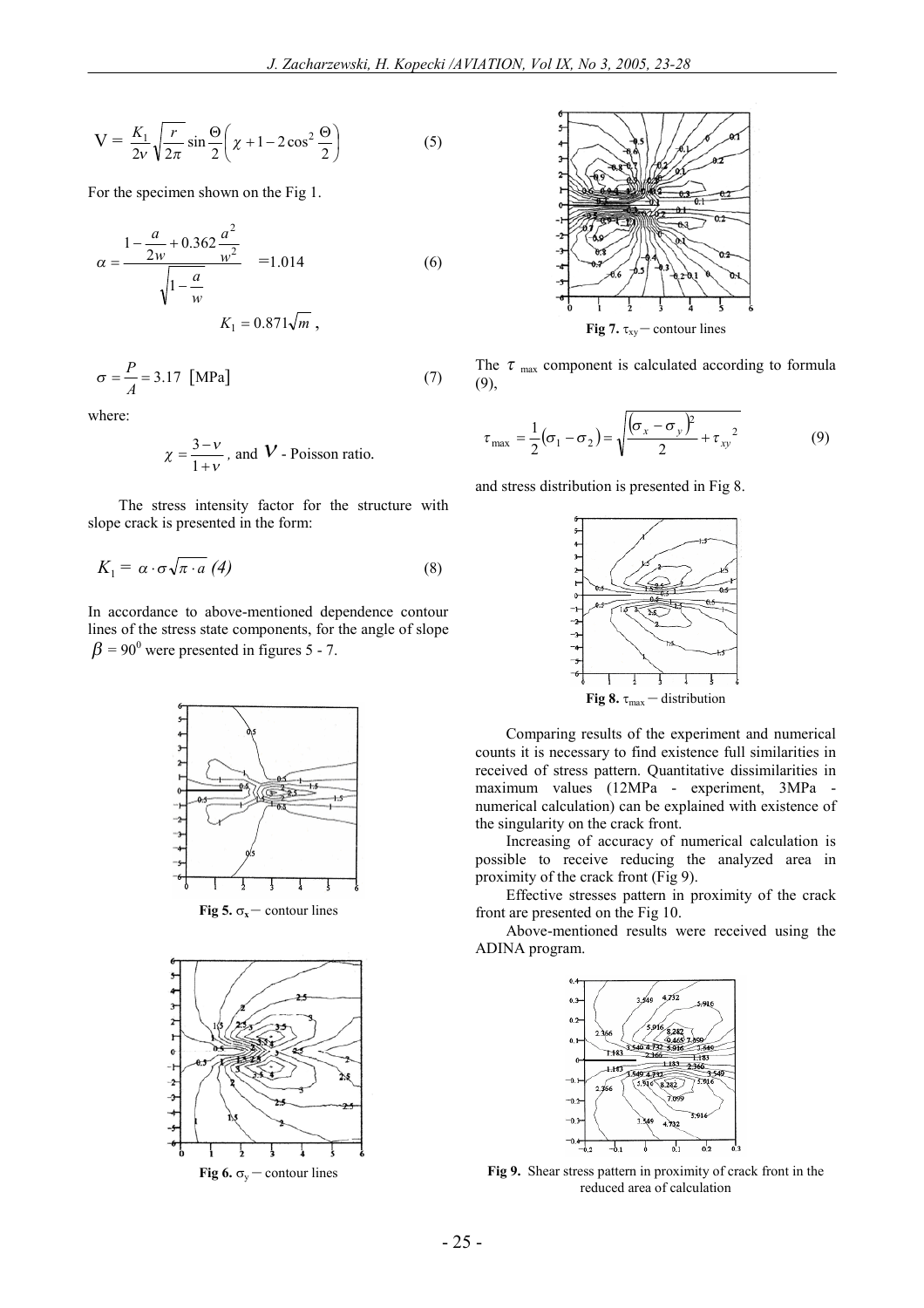These results were obtained by FEM ADINA program [1]. Distribution of effective stress in the neighborhood of front crack is presented in Fig 10.





**Fig 10.** Effective stress pattern in proximity of crack front obtained by ADINA program

## **Fatigue tests of rectangular plate with cutout subjected to cycling shear loading**

The durability and operational reliability of carrying structures are conditioned by the character and quantity the load, kind of material and geometry of structures.

Tendencies to increase fatigue durability of design are persuading designers to search for new solutions, where higher durability constitutes the results of geometrically optimizations.

Taking into consideration of arising of the crack in the design is the expensive and labor-consuming process in the analysis of the durability.

Searching for the time of the life of the structures at the stage of designing is returning designers' remark on the chance to predict fatigue failure on the basis of model examinations.

Applying plastics, in particular optically active materials about programmed mechanical properties is creating basis to tests, on the basis of which there is a possibility to estimate damage.

During the tests, we observe the isochromatic field growing in the process by crack, until it reaches critical size.

The problem will be illustrated on a sample of rectangular plate with a cutout in the form of square. The plate is made with polycarbonate. During the test, the structure was subjected to changing load in time.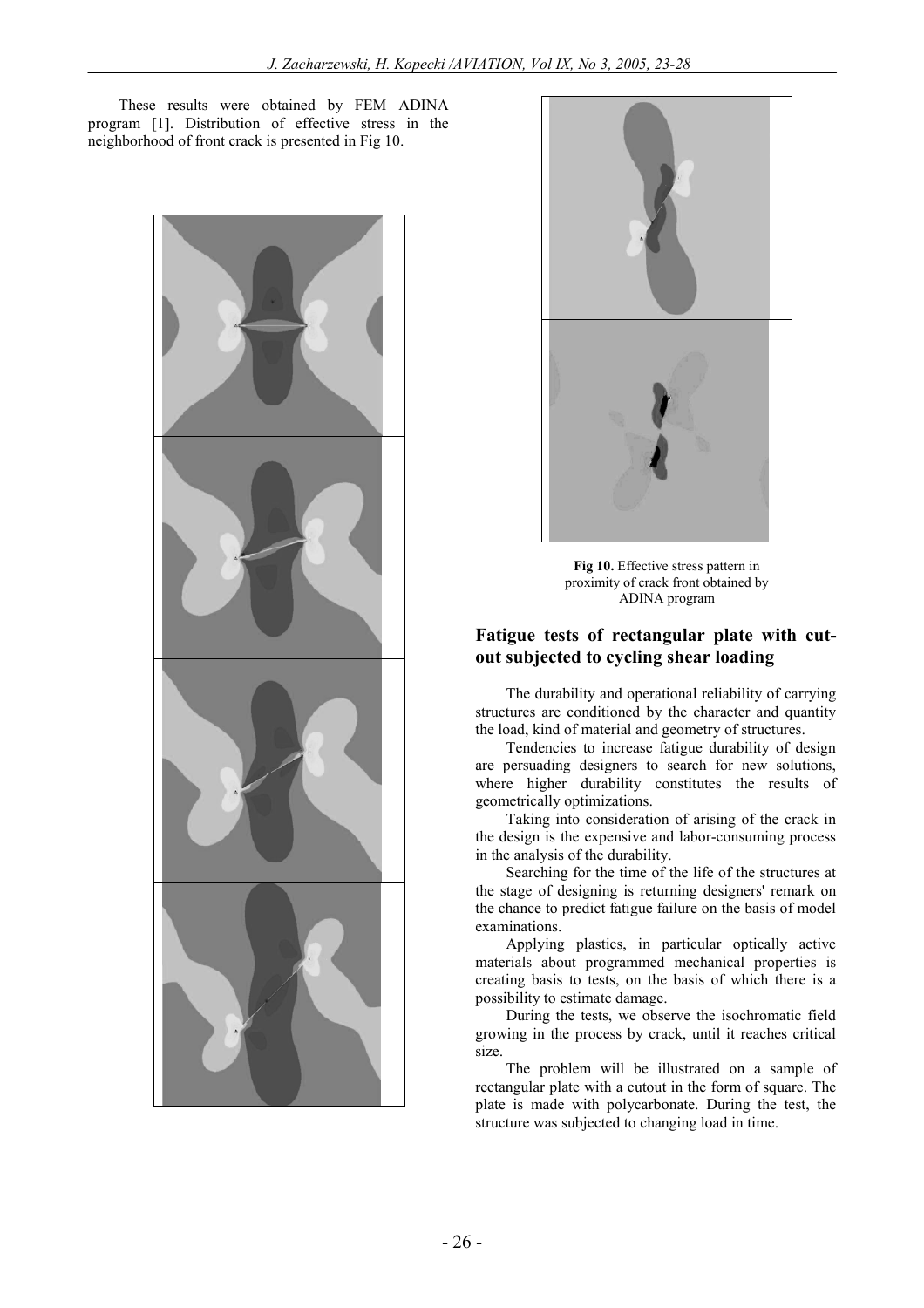#### **Experimental research**

The object of investigation presents the tracing of crack propagation process in time, from the existing moment to the attainment of critical size, for which loss of load capacity came into existence.

Geometry, method of fixing, and loading of plate is presented in Fig 11.



**Fig 11.** Scheme of loading structure

As we mentioned earlier, the plate was made from polycarbonate, the physical characteristic of which is presented in Fig 12.



**Fig 12**. Instantaneous characteristics of polycarbonate

Taking into account the optical active properties of the polycarbonate. Fringe order of isochromatics was being registered in proximity of the front of the promoting crack.

The plate was being loaded with the force pulsating about the fixed average value during examinations. General sight of the research stand is presented in Fig 13.

The stand consists of a few parts: hydraulic feeder with mechanical loading system, electronic control system of the level of the load and frame to fix the plate. The stand is completed by reflection Polaris cop. During the test, the tested plate was covered unilaterally with the reflection varnish making the observation and registration of the field isochromatics possible.

The results of the optical effect are presented in Fig 14 (a-f).



**Fig 13.** Station for the fatigue test